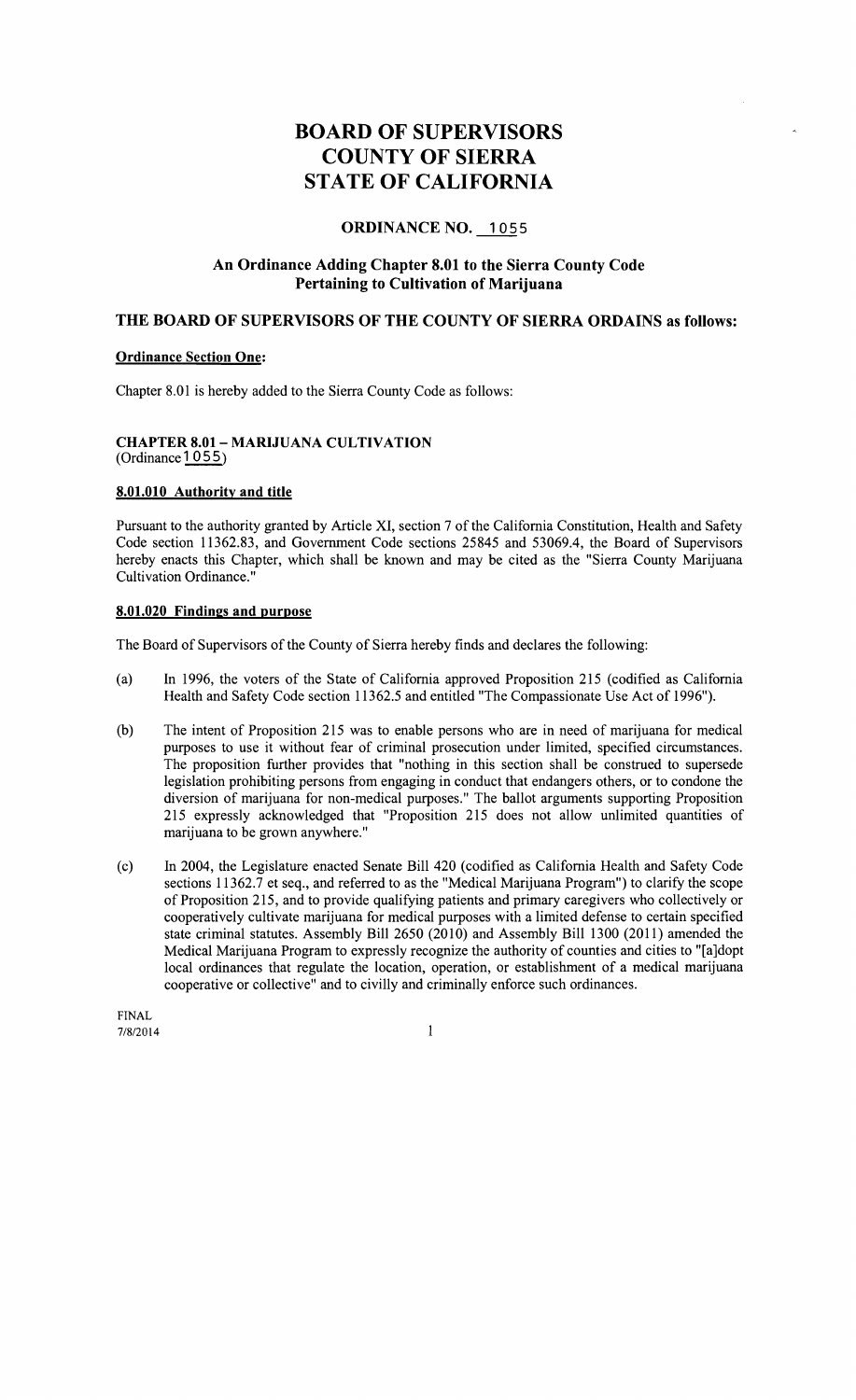- (d) Health and Safety Code section 11362.83, both as originally enacted, and as amended by Assembly Bill 1300, further recognize that counties and cities may also adopt and enforce any other ordinances that are consistent with the Medical Marijuana Program.
- (e) The courts in California have held that neither the Compassionate Use Act nor the Medical Marijuana Program grants anyone an unfettered right to cultivate marijuana for medical purposes or limits the inherent authority of a local jurisdiction, by its own ordinances, to regulate the use of its land. Accordingly, the regulation of cultivation of medical marijuana does not conflict with either statute. (See *Browne* v. *County of Tehama* (2013) 213 Cal. App. 4th 704 and *City of Riverside* v. *Inland Empire Patients Health and Wellness Center, Inc.* (2013) 56 Cal. 4th 729.)
- (f) Proposition 215 and Senate Bill 420 primarily address the criminal law, providing qualifying patients and primary caregivers with limited immunity from state criminal prosecution under certain identified statutes. Neither Proposition 215 nor Senate Bill 420, nor the Attorney General's August 2008 Guidelines for the Security and Non-Diversion of Marijuana Grown for Medical Use adopted pursuant to Senate Bill 420, provides comprehensive regulation of premises used for marijuana cultivation. The unregulated cultivation of marijuana in the unincorporated area of Sierra County can adversely affect the health, safety, and well-being of the County and its residents. Comprehensive regulation of premises used for marijuana cultivation is proper and necessary to avoid the risks of criminal activity, degradation of the natural environment, malodorous smells, and indoor electrical fire hazards that may result from unregulated marijuana cultivation, and that are especially significant if the amount of marijuana cultivated on a single premises is not regulated and substantial amounts of marijuana are thereby allowed to be concentrated in one place.
- (g) Cultivation of any amount of marijuana at locations or premises within one hundred feet of schools creates unique risks that the marijuana plants may be observed by juveniles, and therefore be especially vulnerable to theft or recreational consumption by juveniles. Further, the potential for criminal activities associated with marijuana cultivation in such locations poses heightened risks that juveniles will be involved or endangered. Therefore, cultivation of any amount of marijuana in such locations or premises is especially hazardous to public safety and welfare, and to the protection of children and the person(s) cultivating the marijuana plants.
- (h) As recognized by the Attorney General's August 2008 Guidelines for the Security and Non-Diversion of Marijuana Grown for Medical Use, the cultivation or other concentration of marijuana in any location or premises without adequate security increases the risk that surrounding homes or businesses may be negatively impacted by nuisance activity such as loitering or crime.
- (i) It is the purpose and intent of this chapter to implement state law by providing a means for regulating the cultivation of medical marijuana in a manner that is consistent with state law and which balances the needs of medical patients and their caregivers and promotes the health, safety, and welfare of the residents and businesses within the unincorporated territory of the County of Sierra. This Chapter is intended to be consistent with Proposition 215 and Senate Bill 420, and towards that end, is not intended to prohibit persons from individually, collectively, or cooperatively exercising any right otherwise granted by state law. Rather, the intent and purpose of this chapter is to establish reasonable regulations upon the manner in which marijuana may be cultivated, including restrictions on the amount of marijuana that may be individually, collectively, or cooperatively cultivated in any location or premises, in order to protect the public health, safety, and welfare in Sierra County.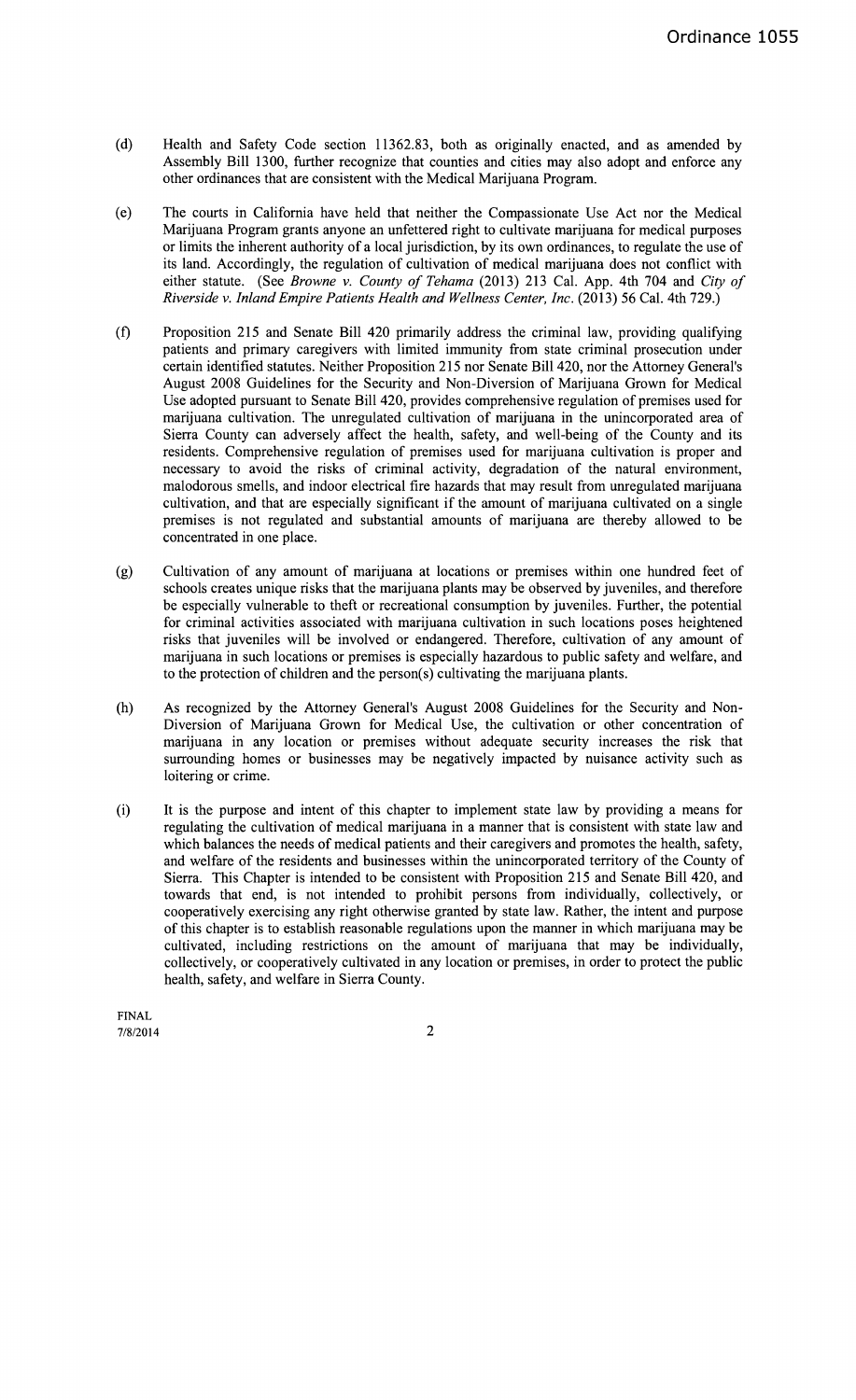- (i) The limited immunity from specified state marijuana laws provided by the Compassionate Use Act and Medical Marijuana Program does not confer the right to create or maintain a public nuisance. By adopting the regulations contained in this chapter, the County will achieve a significant reduction in the aforementioned harms caused or threatened by the unregulated cultivation of marijuana in the unincorporated area of Sierra County.
- (k) Nothing in this ordinance shall be construed to allow the use of marijuana for non-medical purposes, or allow any activity relating to the cultivation, distribution, or consumption of marijuana that is otherwise illegal under state or federal law. No provision of this Chapter deemed a defense or immunity to any action brought against any person by the Sierra County District Attorney, the Attorney General of State of California, or the United States of America.

# **8.01.030 Definitions**

Except where the context otherwise requires, the following definitions shall govern the construction of this chapter:

"Cultivation" means the planting, growing, harvesting, drying, processing, or storage of one or more marijuana plants or any part thereof in any location, indoor or outdoor, including from within a fully enclosed and secure building.

"Enforcing officer" means the health officer or the sheriff, or the authorized deputies or designees of either or any person employed by the County of Sierra and appointed to the position of code enforcement officer, each of whom is independently authorized to enforce this chapter.

"Indoor" or "Indoors" means within a fully enclosed and secure structure that complies with the California Building Code (CBC), as adopted by the County of Sierra, that has a complete roof enclosure supported by connecting walls extending from the ground to the roof, and a foundation, slab, or equivalent base to which the floor is securely attached. The structure must be secure against unauthorized entry, accessible only through one or more lockable doors, and constructed of solid materials that cannot easily be broken through, such as 2" x 4" or thicker studs overlain with 3/8" or thicker plywood or equivalent materials.

"Legal parcel" means any parcel of real property that may be separately sold in compliance with the Subdivision Map Act (Division 2 (commencing with Section 66410) of Title 7 of the Government Code).

"Marijuana plant" means any mature or immature marijuana plant, including without limitation, any marijuana seedling.

"Outdoor" or "Outdoors" means any location that is not "indoors" within a fully enclosed and secure structure as defined herein.

"Premises" shall mean a single, legal parcel of property. Where contiguous legal parcels are under common ownership or control, such contiguous legal parcels shall be counted as a single "premises" for purposes of this chapter.

"Primary caregiver" shall have the meaning set forth in Health and Safety Code sections 11362.5 and 11362.7 et seq.

"Qualified patient" shall have the meaning set forth in Health and Safety Code sections 11362.5 and 11362.7 *et seq.*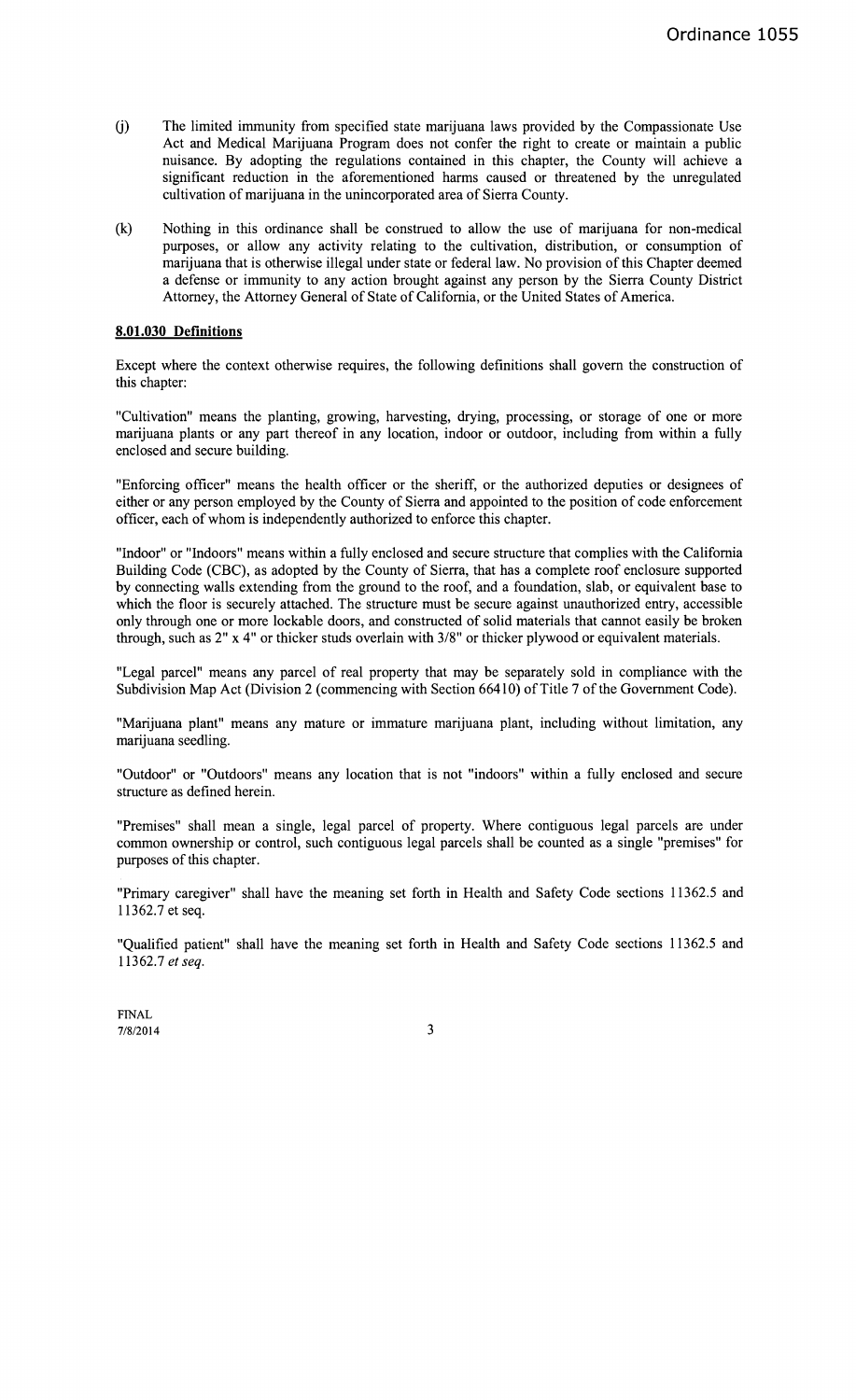"School" means an institution of learning for minors, whether public or private, offering a regular course of instruction required by the California Education Code. This definition includes a nursery school, kindergarten, elementary school, middle or junior high school, senior high school, or any special institution of education, but it does not include a home school, vocational or professional institution of higher education, including a community or junior college, college, or university.

# **8.01.040 Conditions for Cultivation**

- (a) The cultivation of marijuana plants, either indoors and/or outdoors, on any premises in excess of the following limits on the number of plants and conditions set forth here, is hereby declared to be unlawful and a public nuisance that may be abated in accordance with this chapter:
	- 1. Each person that resides on the property in a lawfully constructed dwelling and who possess appropriate medical authorization for his or her use of marijuana may grow no more than 18 marijuana plants;
	- 2. A person residing on the property in a lawfully constructed dwelling who as the primary caregiver for a person that possess the medical authorization for use of marijuana by a qualified patient may grow no more than 18 plants as to each such qualified patient;
	- 3. In no event shall the number of marijuana plants being cultivated on any property exceed 72 plants.
- (b) It is hereby declared to be unlawful and a public nuisance that may be abated in accordance with this chapter for marijuana to be grown on any premises except for the personal consumption of a qualified patient residing on the premises or, as provide above for the use of a qualified patient as to which the person residing on the premises is a primary caregiver.
- (c) The cultivation of marijuana, in any amount or quantity outdoors, upon any premises located within one hundred feet of any school is hereby declared to be unlawful and a public nuisance that may be abated in accordance with this chapter.
	- 1. Except as provided in subdivision  $(c)(2)$ , such distance shall be measured in a straight line from the boundary line of the premises upon which marijuana is cultivated to the boundary line of the premises upon which the school is located.
	- 2. If the premises is twenty acres or greater in size, then such distance shall be measured in a straight line from the building in which the marijuana is cultivated, or, if the marijuana is cultivated in an outdoor area, from the fence required by subdivision (d)(3), to the boundary line of the premises upon which school is located.
- (d) The cultivation of marijuana either indoors or outdoors upon any premises is hereby declared to be unlawful and a public nuisance that may be abated in accordance with this chapter, unless all of the following conditions are satisfied:
	- 1. The person(s) cultivating marijuana on any legal parcel shall be the owner of and residing in a lawfully constructed structure on the property. However, if the person(s) cultivating the marijuana is/are not the legal owner(s) of the parcel, such person(s) shall submit a notarized letter from the legal owner(s) consenting to the cultivation of marijuana on the parcel, in which case the person(s) cultivating the marijuana must reside on the property in a lawfully constructed structure. The agency shall prescribe forms for such letters.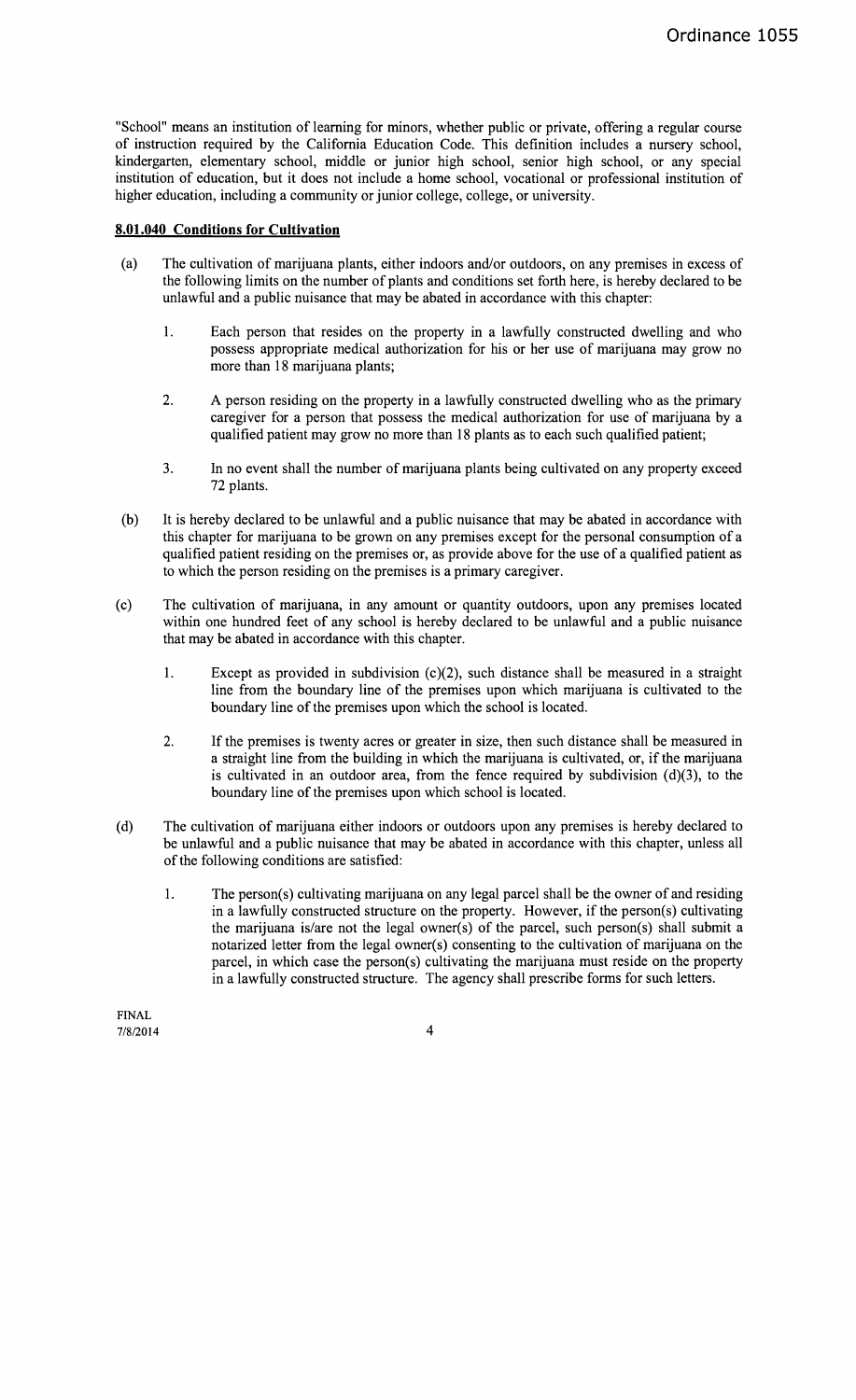- 2. All marijuana grown outside of any building must be fully enclosed by an opaque fence at least six feet in height if the marijuana is visible from any location off of the property which contains the growing marijuana. Bushes and hedgerows, may constitute an Bushes and hedgerows, may constitute an adequate fence under this subdivision if sufficient to prevent a view of the marijuana.
- 3. Any outdoor area in which the marijuana is cultivated shall be set back at least ten feet from all boundaries of the premises.

Such setback distance shall be measured in a straight line from the fence required by subdivision  $(d)(2)$ , to the boundary line of the premises.

- 4. No lights may be used outdoors as part of the growing of marijuana. Lights used indoors shall comply with all applicable laws, including without limitation, restrictions on the use of lights or lighting that interferes with the use of any radio or other communication device.
- (e) No person owning, leasing, occupying, or having charge or possession of any premises within the County shall cause, allow, suffer, or permit such premises to be used for the outdoor or indoor cultivation of marijuana plants in violation of this chapter.

# **8.01.045 Omitted**

# **8.01.050 Notice to Abate Unlawful Marijuana Cultivation**

Whenever the enforcing officer determines that a public nuisance as described in this Chapter exists on any premises within the unincorporated area of Sierra County, he or she is authorized to notify the owner(s) and/or occupant(s) of the property, through issuance of a "Notice to Abate Unlawful Marijuana Cultivation."

# **8.01.060 Contents of Notice**

The notice set forth in Section 8.01.050 shall be in writing and shall:

- (a) Identify the owner(s) of the property upon which the nuisance exists, as named in the records of the County Assessor, and identify the occupant(s), if other than the owner(s), and if known or reasonably identifiable.
- (b) Describe the location of such property by its commonly used street address, giving the name or number of the street, road or highway and the number, if any, of the property.
- (c) Identify such property by reference to the assessor's parcel number.
- (d) Contain a statement that unlawful marijuana cultivation exists on the premises and that it has been determined by the enforcing officer to be a public nuisance described in this chapter.
- (e) Describe the unlawful marijuana cultivation that exists and the actions required to abate it.
- (f) Contain a statement that the owner or occupant is required to abate the unlawful marijuana cultivation within ten calendar days after the date that said notice was served.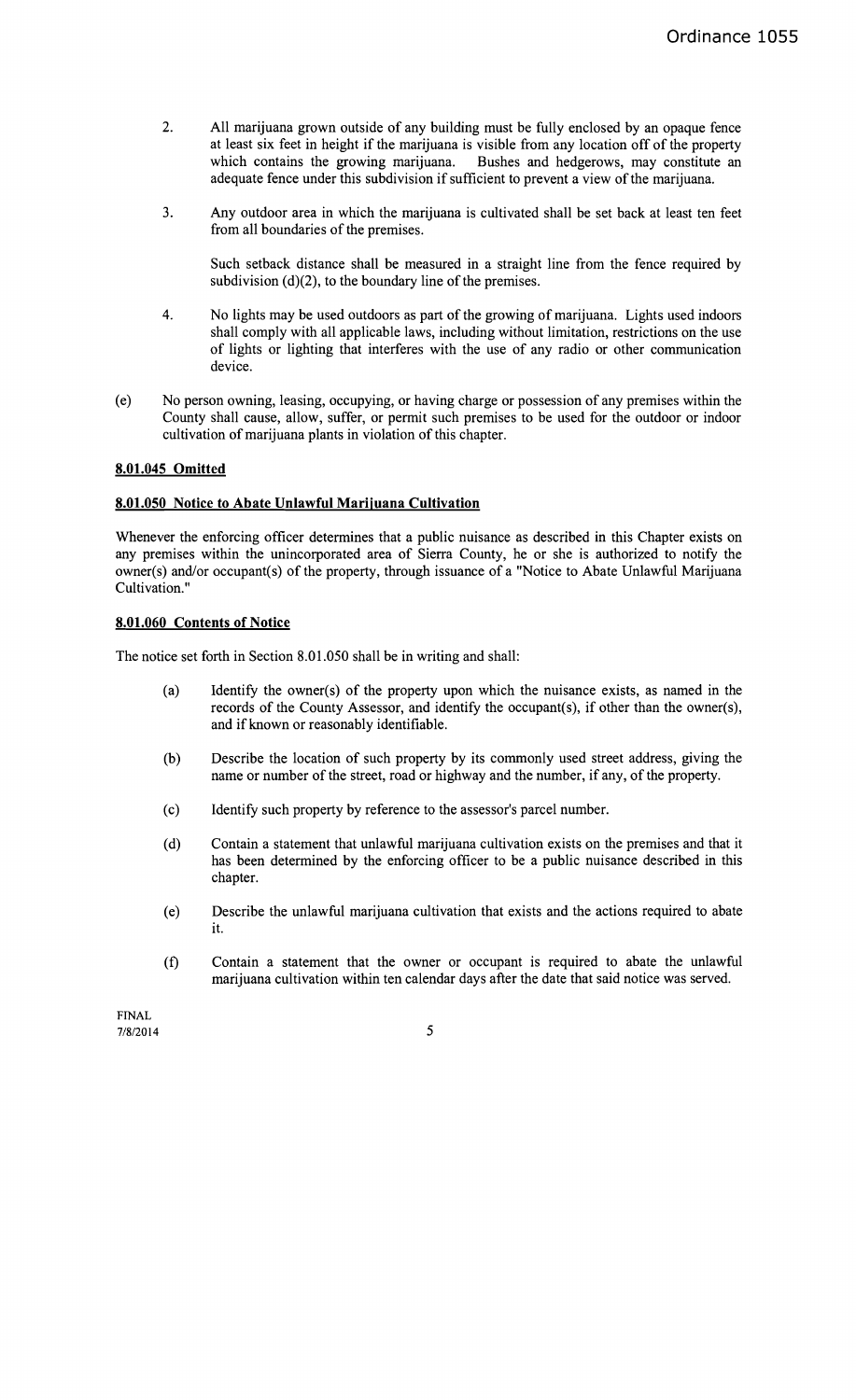- (g) Contain a statement that the owner or occupant may, within ten calendar days after the date that said notice was served, make a request in writing to the Clerk of the Board of Supervisors for a hearing to appeal the determination of the enforcing officer that the conditions existing constitute a public nuisance, or to show other cause why those conditions should not be abated in accordance with the provisions of this chapter.
- (h) Contain a statement that, unless the owner or occupant abates the unlawful marijuana cultivation, or requests a hearing before the Board of Supervisors, within ten calendar days of the date of the service of the notice, the County will abate the nuisance. The notice shall also state that the abatement costs, including administrative costs, may be made a special charge added to the County assessment roll and become a lien on the real property, or be placed on the unsecured tax roll.
- (i) State the applicable hearing fee, if such a fee has been established.

# **8.01.070 Service of Notice**

- (a) The notice set forth in Section 8.01.050 shall be served by delivering it personally to the owner and to the occupant, or by mailing it by regular United States mail, together with a certificate of mailing, to the occupant of the property at the address thereof, and to any non-occupying owner at his or her address as it appears on the last equalized assessment roll, except that:
	- 1. If the records of the County Assessor show that the ownership has changed since the last equalized assessment roll was completed, the notice shall also be mailed to the new owner at his or her address as it appears in said records; or
	- 2. In the event that, after reasonable effort, the enforcing officer is unable to serve the notice as set above, service shall be accomplished by posting a copy of the notice on the real property upon which the nuisance exists as follows: Copies of the notice shall be posted along the frontage of the subject property and at such other locations on the property reasonably likely to provide notice to the owner. In no event shall fewer than two copies of the order be posted on a property pursuant to this section.
- (b) The date of service is deemed to be the date of deposit in the mail, personal delivery, or posting, as applicable.

# **8.01.080 Administrative Review**

- (a) Any person upon whom an notice to abate unlawful marijuana cultivation has been served may appeal the determination of the enforcing officer that the conditions set forth in the notice constitute a public nuisance to the Board of Supervisors, or may show cause before the Board of Supervisors why those conditions should not be abated in accordance with the provisions of this chapter. Any such administrative review shall be commenced by filing a written request for a hearing with the Clerk of the Board of Supervisors within ten calendar days after the date that said notice was served. The written request shall include a statement of all facts supporting the appeal. The time requirement for filing such a written request shall be deemed jurisdictional and may not be waived. In the absence of a timely filed written request that complies fully with the requirements of this section, the findings of the enforcing officer contained in the notice shall become final and conclusive on the eleventh day following service of the notice.
- (b) Upon timely receipt of a written request for hearing which complies with the requirements of this section, the Clerk of the Board of Supervisors shall set a hearing date not less than seven days nor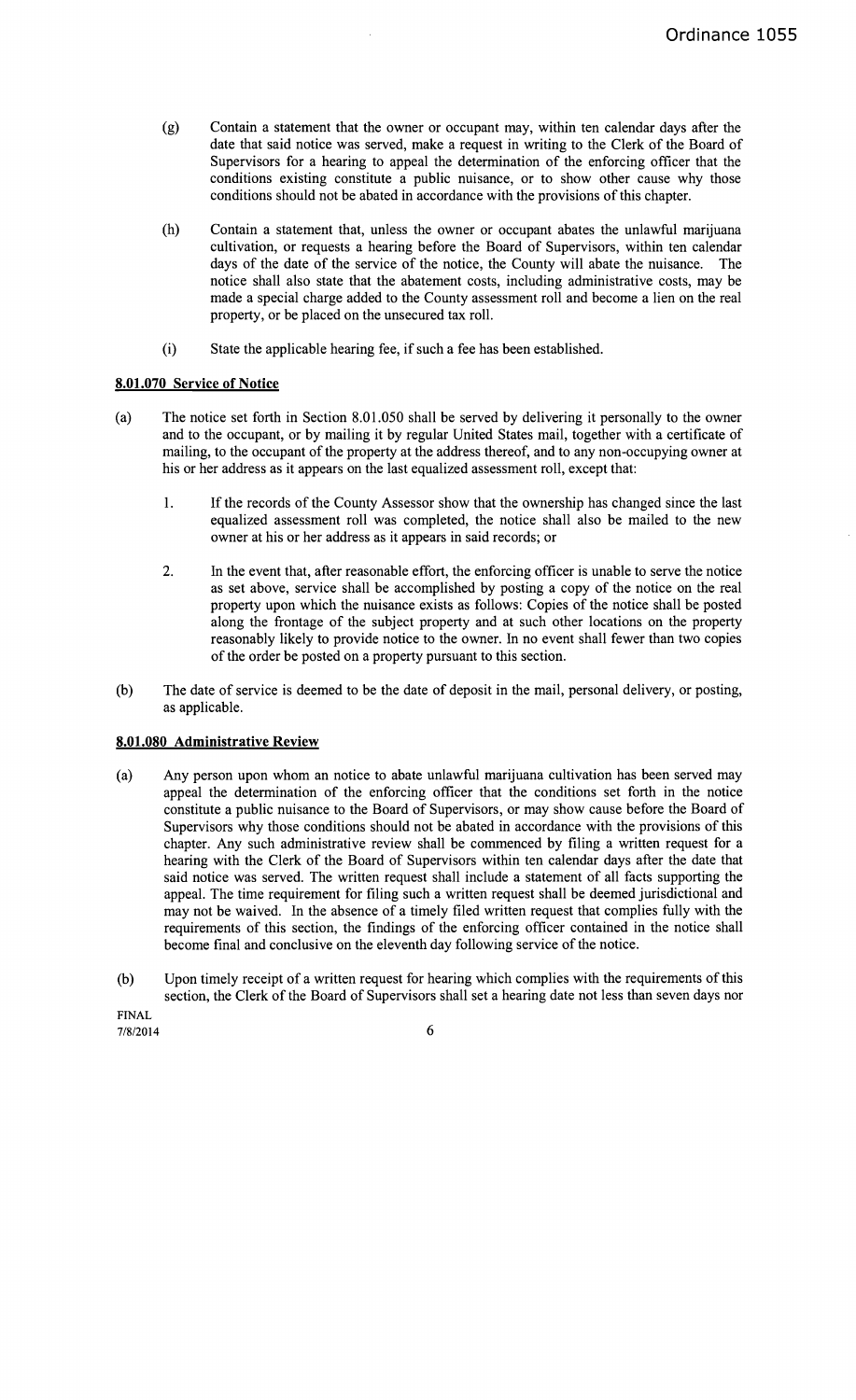more than thirty days from the date the request was filed. The Clerk shall send written notice of the hearing date to the requesting party, to any other parties upon whom the notice was served, and to the enforcing officer.

- (c) Any hearing conducted pursuant to this chapter need not be conducted according to technical rules relating to evidence, witnesses and hearsay. Any relevant evidence shall be admitted if it is the sort of evidence on which responsible persons are accustomed to rely in the conduct of serious affairs regardless of the existence of any common law or statutory rule which might make improper the admission of the evidence over objection in civil actions. The board of supervisors has discretion to exclude evidence if its probative value is substantially outweighed by the probability that its admission will necessitate undue consumption of time.
- (d) The Board of Supervisors may continue the administrative hearing from time to time.
- (e) The Board of Supervisors shall consider the matter de novo, and may affinn, reverse, or modify the detenninations contained in the notice to abate unlawful marijuana cultivation. The Board of Supervisors shall issue a written decision which shall be mailed to, or personally served upon, the party requesting the hearing, any other parties upon whom the notice was served, and the enforcing officer.
- (f) The decision of the Board of Supervisors shall be final and conclusive.

# 8.01.090 Liability for Costs

- (a) In any enforcement action brought pursuant to this chapter, whether by administrative proceedings, judicial proceedings, or summary abatement, each person who causes, pennits, suffers, or maintains the unlawful marijuana cultivation to exist shall be liable for all costs incurred by the County, including, but not limited to, administrative costs, costs incurred in conducting an administrative hearing when an order for abatement is upheld but not in a case where the order for abatement is not sustained, and any and all costs incurred to undertake, or to cause or compel any responsible party to undertake, any abatement action in compliance with the requirements of this chapter, whether those costs are incurred prior to, during, or following enactment of this chapter;
- (b) In any action by the enforcing officer to abate unlawful marijuana cultivation under this chapter, whether by administrative proceedings, judicial proceedings, or summary abatement, the prevailing party shall be entitled to a recovery of the reasonable attorney's fees incurred. Recovery of attorneys' fees under this subdivision shall be limited to those actions or proceedings in which the County elects, at the initiation of that action or proceeding, to seek recovery of its own attorney's fees. In no action, administrative proceeding, or special proceeding shall an award of attorneys' fees to a prevailing party exceed the amount of reasonable attorneys' fees incurred by the County in the action or proceeding.

# 8.01.100 Abatement by Owner or Occupant

Any owner or occupant may abate the unlawful marijuana cultivation or cause it to be abated at any time prior to commencement of abatement by, or at the direction of, the enforcing officer.

#### 8.10.110 Enforcement

Whenever the enforcing officer becomes aware that an owner or occupant has failed to abate any unlawful marijuana cultivation within ten days (1) of the date of service of the notice to unlawful FINAL

 $7/8/2014$   $7$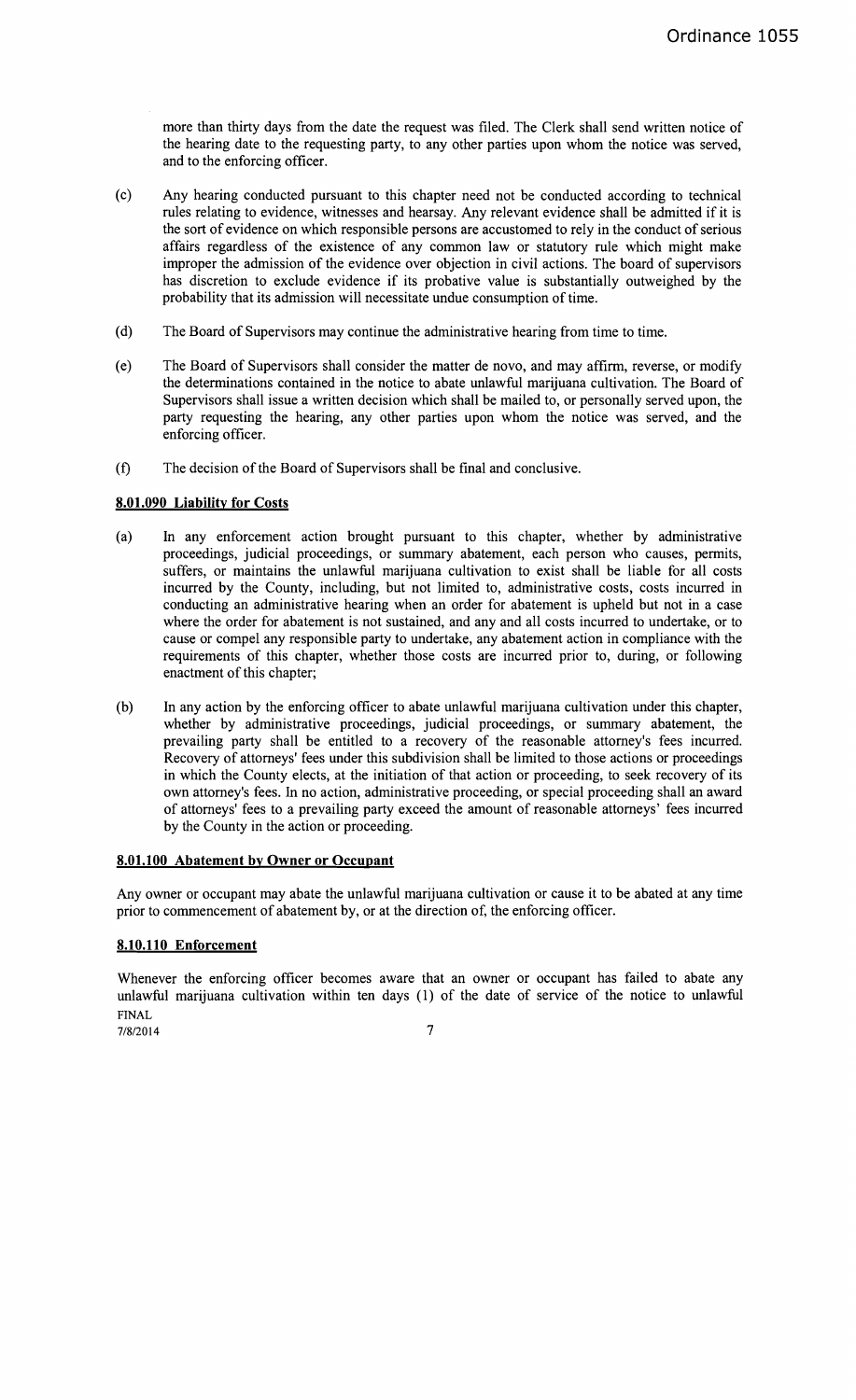marijuana cultivation, unless timely appealed, or (2) of the date of the decision of the Board of Supervisors requiring such abatement, the enforcing officer may take one or more of the following actions:

- (a) Enter upon the property and abate the nuisance by county personnel, or by private contractor under the direction of the enforcing officer. The enforcing officer may apply to a court of competent jurisdiction for a warrant authorizing entry upon the property for purposes of undertaking the work, if necessary. If any part of the work is to be accomplished by private contract, that contract shall be submitted to and approved by the board of supervisors prior to commencement of work. Nothing herein shall be construed to require that any private contract under this Code be awarded through competitive bidding procedures where such procedures are not required by the general laws of the State of California; and/or
- (b) Request that the County Counsel commence a civil action to redress, enjoin, and abate the public nuisance.

# **8.01.120 Accounting**

The enforcing officer shall keep an account of the cost of every abatement carried out and shall render a report in writing, itemized by parcel, to the Board of Supervisors showing the cost of abatement and the administrative costs for each parcel.

# **8.01.130 Notice of Hearing on Accounting; Waiver by Payment**

Upon receipt of the account of the enforcing officer, the Clerk of the Board of Supervisors shall deposit a copy of the account pertaining to the property of each owner in the mail addressed to the owner and include therewith a notice informing the owner that, at a date and time not less than ten (10) business days after the date of mailing of the notice, the Board of Supervisors will meet to review the account and that the owner may appear at said time and be heard. The owner may waive the hearing on the accounting by paying the cost of abatement and the cost of administration to the enforcing officer prior to the time set for the hearing by the Board of Supervisors. Unless otherwise expressly stated by the owner, payment of the cost of abatement and the cost of administration prior to said hearing shall be deemed a waiver of the right thereto and an admission that said accounting is accurate and reasonable.

# **8.01.140 Hearing on Accounting**

- (a) At the time fixed, the Board of Supervisors shall meet to review the report of the enforcing officer. An owner may appear at said time and be heard on the questions whether the accounting, so far as it pertains to the cost of abating a nuisance upon the land of the owner is accurate and the amounts reported reasonable. The cost of administration shall also be reviewed.
- (b) The report of the enforcing officer shall be admitted into evidence. The owner shall bear the burden of proving that the costs shown and the accounting is not accurate and reasonable.
- (c) The Board of Supervisors shall also determine whether or not the owner(s) had actual knowledge of the unlawful marijuana cultivation, or could have acquired such knowledge through the exercise of reasonable diligence. If it is determined at the hearing that the owner(s) did not have actual knowledge of the unlawful marijuana cultivation, and could not have acquired such knowledge through the exercise of reasonable diligence, costs for the abatement shall not be assessed against such parcel or otherwise attempted to be collected from the owner(s) of such parcel.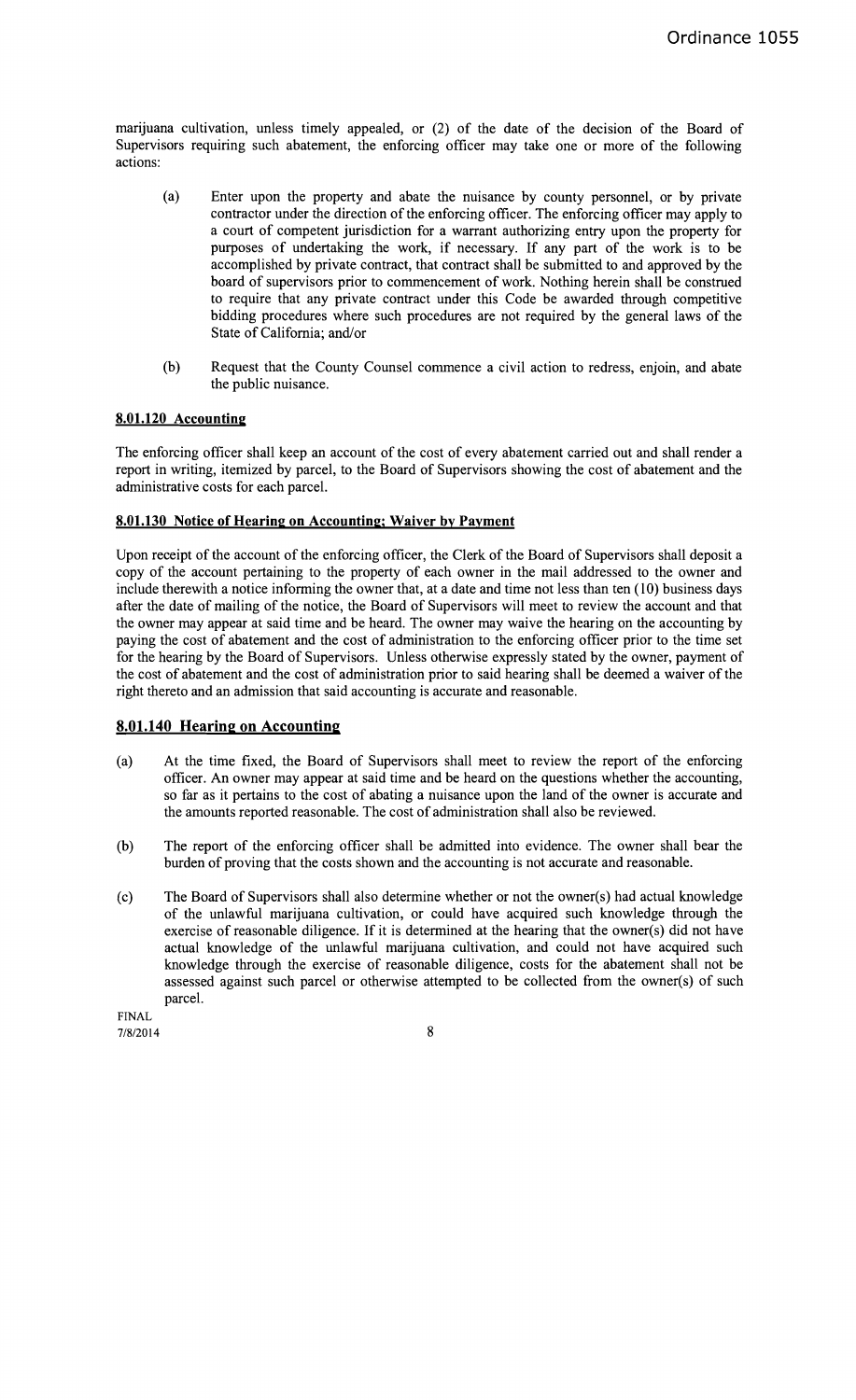#### **8.01.150 Modifications**

The Board of Supervisors shall make such modifications in the accounting as it deems necessary and thereafter shall confirm the report by resolution.

### **8.01.160 Special Assessment/Charge and Lien**

Pursuant to section 25845 of the Government Code, the Board of Supervisors may order that the cost of abating nuisances pursuant to this Chapter and the administrative costs as confirmed by the Board be placed upon the County tax roll against the respective parcels of land, or placed on the unsecured roll; provided, however, that the cost of abatement and the cost of administration as finally determined shall not be placed on the tax roll if paid in full prior to entry of said costs on the tax roll. The Board of Supervisors may also cause notices of abatement lien to be recorded against the respective parcels of real property pursuant to section 25845 of the Government Code.

# **8.01.170 Administrative Civil Penalties**

- (a) In addition to any other remedy prescribed in this chapter, any nuisance as described in this chapter may be subject to an administrative penalty of up to one thousand dollars per day. The administrative penalty may be imposed via the administrative process set forth in this section, as provided in Government Code Section 53069.4, or may be imposed by the court if the violation requires court enforcement without an administrative process.
- (b) Acts, omissions, or conditions in violation of this chapter that continue, exist, or occur on more than one day constitute separate violations on each day. Violations continuing, existing, or occurring on the service date, the effective date, and each day between the service date and the effective date are separate violations.
- (c) In the case of a continuing violation, if the violation does not create an immediate danger to health or safety, the enforcing officer or the court shall provide for a reasonable period of time, not to exceed ten days, for the person responsible for the violation to correct or otherwise remedy the violation prior to the imposition of administrative penalties.
- (d) In determining the amount of the administrative penalty, the enforcing officer, or the court if the violation requires court enforcement without an administrative process, shall take into consideration the nature, circumstances, extent, and gravity of the violation or violations, any prior history of violations, the degree of culpability, economic savings, if any resulting from the violation, and any other matters justice may require.
- (e) The enforcing officer may commence the administrative process by issuance of a notice of violation and proposed administrative penalty, which shall state the amount of the proposed administrative penalty and the reasons therefore. The notice of violation and proposed administrative penalty may be combined with a notice to abate unlawful marijuana cultivation issued pursuant to Section 8.01.050. The notice shall be served by certified mail addressed to all of the following: (i) the owner of the property on which the violation exists, at the address shown on the last equalized assessment roll or as otherwise known to the enforcing officer; (ii) anyone known to the enforcing officer to be in possession of the property subject to the notice, at the street address of the property; and (iii) any other person known to the enforcing officer who has caused, permitted, maintained, conducted, or otherwise suffered or allowed the violation to exist. The failure to serve any person described in this subsection shall not affect the validity of service or the validity of any penalties imposed upon any other person. The notice shall inform the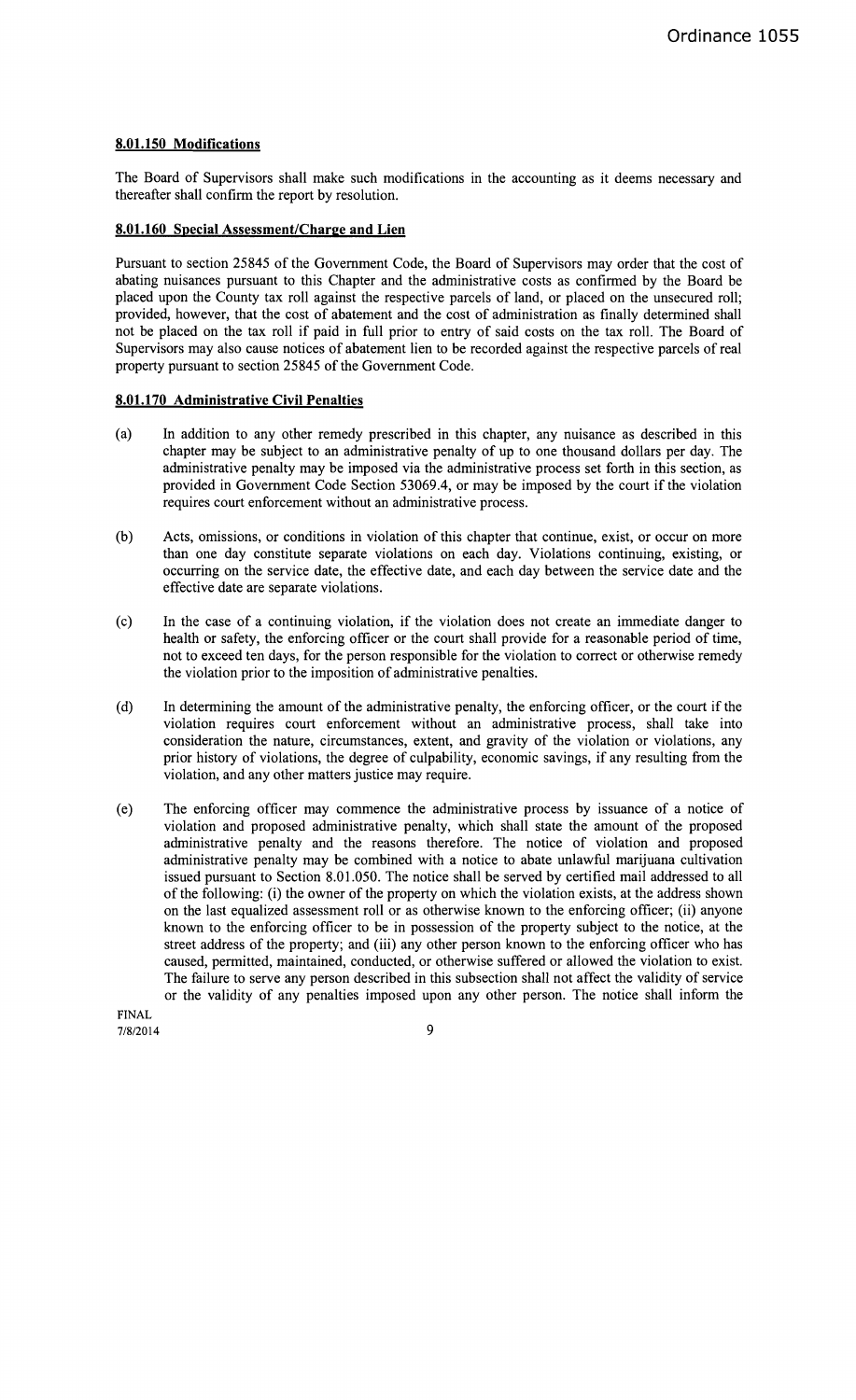recipient of their right to request a hearing before the board of supervisors in accordance with this section. If such a hearing is not requested within ten days after issuance of the notice, the proposed penalty shall become final and conclusive, and the person to whom the notice was issued shall immediately make payment of the penalty amount to the County.

- (f) If any person to whom the notice is issued requests a hearing before the Board of Supervisors, the person shall be notified by first class mail, postage prepaid, when the matter has been set for hearing. After the hearing, the Board may impose, modify, or disapprove, in whole or in part, by its own order, the proposed penalty set forth in the notice. The decision of the Board of Supervisors shall be final and conclusive. Any order of the Board of Supervisors shall become effective upon issuance thereof and shall be served by first class mail, postage prepaid, upon the appellant. Payment of an administrative penalty specified in the Board of Supervisors order shall be made to the County within twenty (20) days of service of the order, unless timely appealed to the superior court in accordance with Government Code section 53069.4, subdivision (b).
- (g) Interest shall accrue on all amounts due under this section, from the effective date of the administrative penalty order, as set forth in this section, to the date paid pursuant to the laws applicable to civil money judgments.
- (h) In addition to any other legal remedy, whenever the amount of any administrative penalty imposed pursuant to this section has not been satisfied in full within ninety days and has not been timely appealed to the superior court in accordance with Government Code section 53069.4, subdivision (b), or if appealed, such appeal has been dismissed or denied, this obligation may be enforced as a lien against the real property on which the violation occurred.
	- 1. The lien provided herein shall have no force and effect until recorded with the County recorder. Once recorded, the administrative order shall have the force and effect and priority of a judgment lien governed by the provisions of Code of Civil Procedure section 697.340, and may be extended as provided in Code of Civil Procedure sections 683.110 to 683.220, inclusive.
	- 2. Interest shall accrue on the principal amount of the lien remaining unsatisfied pursuant to the law applicable to civil money judgments.
	- 3. Prior to recording any such lien, the enforcing officer shall prepare and file with the clerk of the board of supervisors a report stating the amounts due and owing.
	- 4. The clerk of the board of supervisors will fix a time, date, and place for the board of supervisors to consider the report and any protests or objections to it.
	- 5. The clerk of the Board of Supervisors shall serve the owner of the property with a hearing notice not less than ten days before the hearing date. The notice must set forth the amount of the delinquent administrative penalty that is due. Notice must be delivered by first class mail, postage prepaid, addressed to the owner at the address shown on the last equalized assessment roll or as otherwise known. Service by mail is effective on the date of mailing and failure of owner to actually receive notice does not affect its validity.
	- 6. Any person whose real property is subject to a lien pursuant to this section may file a written protest with the clerk of the Board of Supervisors and/or may protest orally at the board of supervisors meeting. Each written protest or objection must contain a description of the property in which the protesting party is interested and the grounds of such protest or objection.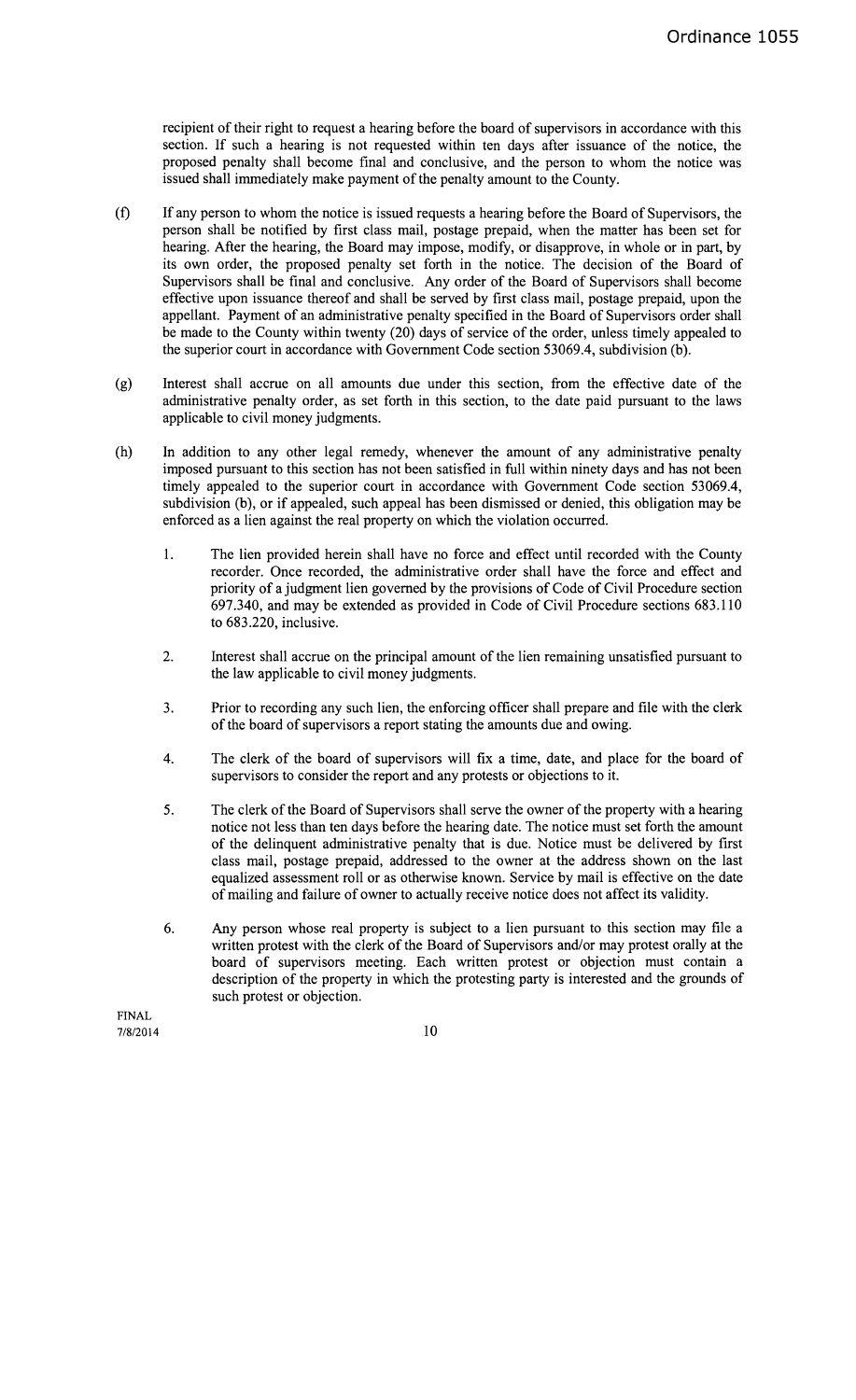- 7. At the conclusion of the hearing, the Board of Supervisors will adopt a resolution confirming, discharging, or modifying the lien amount.
- 8. Within thirty (30) days following the Board of Supervisors' adoption of a resolution imposing a lien, the Clerk of the Board of Supervisors will file same as a judgment lien in the Sierra County Recorder's Office.
- 9. Once the County receives full payment for outstanding principal, penalties, and costs, the Clerk of the Board of Supervisors will either record a notice of satisfaction or provide the owner with a notice of satisfaction for recordation at the Sierra County Recorder's Office. This notice of satisfaction will cancel the County's lien under this section.
- 10. The lien may be foreclosed and the real property sold, by the filing of a complaint for foreclosure in a court of competent jurisdiction, and the issuance of a judgment to foreclose. The prevailing party shall be entitled to its attorney's fees and costs.
- (i) Administrative penalties imposed pursuant to this section shall also constitute a personal obligation of each person who causes, pennits, maintains, conducts or otherwise suffers or allows the nuisance to exist. In the event that administrative penalties are imposed pursuant to this section on two or more persons for the same violation, all such persons shall be jointly and severally liable for the full amount of the penalties imposed. In addition to any other remedy, the County may prosecute a civil action through the office of the County Counsel to collect any administrative penalty imposed pursuant to this section.
- U) Payment of administrative penalties under this section does not excuse or discharge any continuation or repeated occurrence of the violation that is the subject of the notice of violation and proposed administrative penalty. The payment of administrative penalties does not bar the County from taking any other enforcement action regarding a violation that is not corrected.

# 8.01.180 Administrative Hearing Fees

- (a) The Board of Supervisors may, by resolution, establish fees for hearings conducted under Sections 8.01.080 and 8.01.165.
- (b) Failure to pay the hearing fee in a timely manner shall cause the appeal request to be automatically denied. Enforcement of the notice to abate unlawful marijuana cultivation and/or notice of violation and proposed administrative penalties, as applicable, may then proceed as if no request for hearing had been submitted.
- (c) Ifthe hearing fee is paid and the Board of Supervisors finds there is no nuisance as described in this chapter, the hearing fee shall be refunded to the person who paid the fee, without interest.

#### 8.01.190 Enforcement by Civil Action

As an alternative to the procedures set forth in Sections 8.01.050 through 8.01.080, the County may abate the violation of this chapter by the prosecution of a civil action through the office of the County Counsel, including an action for injunctive relief. The remedy of injunctive relief may take the fonn of a court order, enforceable through civil contempt proceedings, prohibiting the maintenance of the violation of this chapter or requiring compliance with other terms.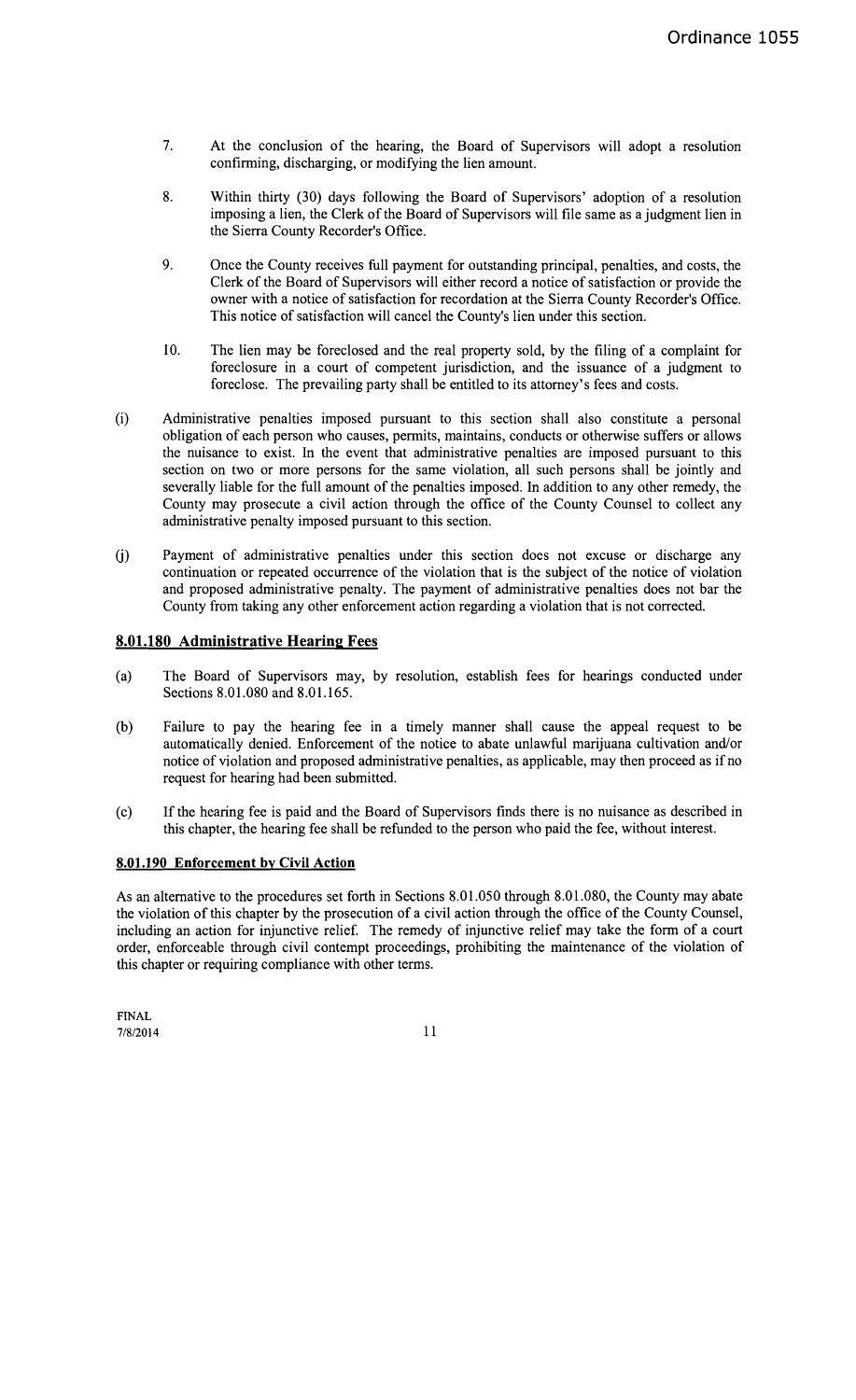# **8.01.200 Summary Abatement**

Notwithstanding any other provision of this Chapter, when any unlawful marijuana cultivation constitutes an immediate threat to public health or safety, and when the procedures set forth in Sections 8.01.050 through 8.01.080 would not result in abatement of that nuisance within a short enough time period to avoid that threat, the enforcing officer may direct any officer or employee of the County to summarily abate the nuisance. The enforcing officer shall make reasonable efforts to notify the persons identified in Section 8.01.070, but the formal notice and hearing procedures set forth in this chapter shall not apply. The County may nevertheless recover its costs for abating that nuisance in the manner set forth in Sections 8.01.120 through 8.01.160. Any action to summarily abate under the provisions of this Section shall require that the enforcing officer, prior to the commencement of the abatement, prepare written findings of the grounds for such action and the exigencies supporting same which shall be reviewed and approved by District Attorney, as appropriate, prior to the abatement action.

# **8.01.210 No Duty to Enforce**

Nothing in this chapter shall be construed as imposing on the enforcing officer or the County of Sierra any duty to issue an notice to abate unlawful marijuana cultivation, nor to abate any unlawful marijuana cultivation, nor to take any other action with regard to any unlawful marijuana cultivation, and neither the enforcing officer nor the County of Sierra shall be held liable for failure to issue an order to abate any unlawful marijuana cultivation, nor for failure to abate any unlawful marijuana cultivation, nor for failure to take any other action with regard to any unlawful marijuana cultivation.

# **8.01.220 Remedies Cumulative**

All remedies provided for herein are cumulative and not exclusive, and are in addition to any other remedy or penalty provided by law. Nothing in this chapter shall be deemed to authorize or permit any activity that violates any provision of state or federal law.

# **8.01.230 Other Nuisance**

Nothing in this chapter shall be construed as a limitation on the County's authority to abate any nuisance which may otherwise exist from the planting, growing, harvesting, drying, processing or storage of marijuana plants or any part thereof from any location, indoor or outdoor, including from within a fully enclosed and secure building.

#### **8.01.240 Severability**

If any section, subsection, sentence, clause, portion, or phrase of this chapter is for any reason held illegal, invalid, or unconstitutional by the decision of any court of competent jurisdiction, such decision shall not affect the validity of the remaining portions hereof. The Board of Supervisors hereby declares that it would have passed this Chapter and each section, subsection, sentence, clause, portion, or phrase hereof, irrespective of the fact that anyone or more sections, subsections, sentences, clauses, or phrases be declared illegal, invalid or unconstitutional.

#### **8.01.250 Misdemeanor Penalty**

Any person violating any provision of this Chapter shall be guilty of a misdemeanor.